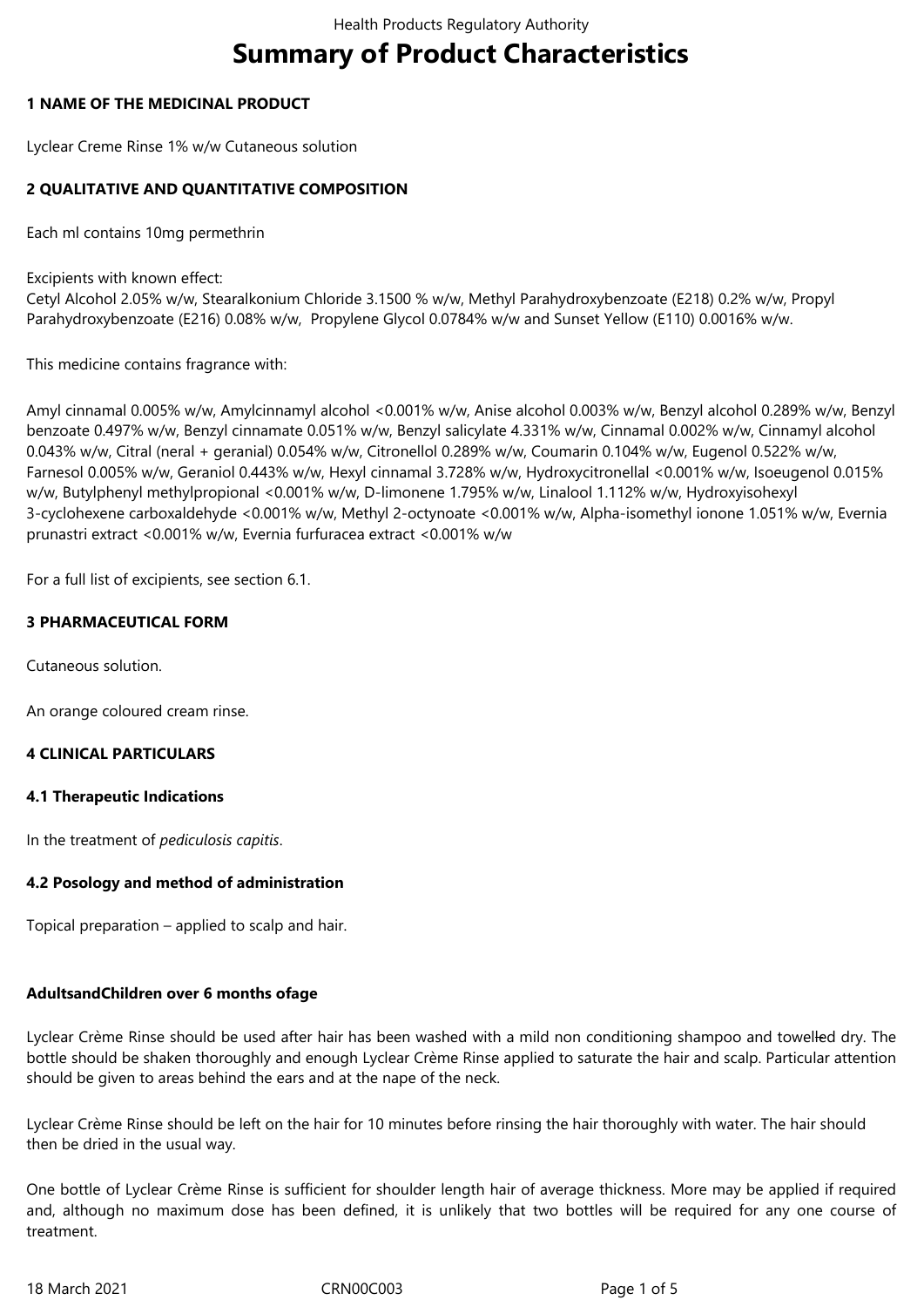#### Health Products Regulatory Authority

If after 7-10 days of treatment with permethrin living lice are found, treatment with permethrin should be repeated. If after 14-20 days infestation is still active treatment with an alternative product should be considered.

Residual activity may persist for up to six weeks.

It is not necessary to remove dead eggs or nits except for cosmetic purposes. A fine toothed comb may be used if desired.

## **UseintheElderly**

Lyclear Crème Rinse is suitable for use in the elderly.

## **4.3 Contraindications**

Use in individuals with a known hypersensitivity to the product, its components, other Pyrethroids and Pyrethrins.

## **4.4 Special warnings and precautions for use**

Lyclear Crème Rinse may be used as normal in asthmatics, however, contact your doctor or pharmacist before commencing treatment if you have any particular concerns.

Neither Permethrin nor Lyclear Crème Rinse are irritants to the eyes. However, should Lyclear Crème Rinse be accidentally introduced into the eyes, rinse immediately with plenty of water.

Lyclear Crème Rinse contains:

- Cetyl alcohol which may cause local skin reactions (e.g. contact dermatitis).
- Stearalkonium chloride, a type of benzalkonium chloride, which may irritate the skin.
- Methyl parahydroxybenzoate (E218), and propyl parahydroxybenzoate (E216) which may cause allergic reactions (possibly delayed).Fragrance with amyl cinnamal, amylcinnamyl alcohol, anise alcohol, benzyl alcohol, benzyl benzoate, benzyl cinnamate, benzyl salicylate, cinnamal, cinnamyl alcohol, citral (neral + geranial), citronellol, coumarin, eugenol, farnesol, geraniol, hexyl cinnamal, hydroxycitronellal, isoeugenol, butylphenyl methylpropional, D-limonene, linalool, hydroxyisohexyl 3-cyclohexene carboxaldehyde, methyl 2-octynoate, alpha-isomethyl ionone, evernia prunastri extract, evernia furfuracea extract. These allergens may cause allergic reactions.
- Benzyl alcohol which may cause mild local irritation.
- Sunset yellow which may cause allergic reactions.

Only limited experience is available with Lyclear Crème Rinse in children aged over 6 months up to 3 years. Therefore, treatment must be performed only under close specialist supervision in this age group.

Nursing staff who routinely use Lyclear Crème Rinse may wish to wear gloves and avoid any possible irritation to the hands.

Permethrin is not affected by the chlorine in swimming baths, so normal swimming activities may continue after use.

As for other products used for the treatment of head lice, resistance can occur. After one week the result of the treatment is checked. If one finds still living lice, one can repeat the treatment with the same product. If after 14 days it is certain that the infestation is still active, it is best to switch to another active product.

#### Treatment failure and resistance development

Varying clinical success rates to permethrin in the treatment of head lice have been observed geographically and over time. Factors associated with treatment failure include incorrect dosing or administration errors, lack of concurrent treatment of household members, and re-infestation from community contacts. Furthermore, resistance to permethrin has been detected. However, no clear correlation could be established between lack of efficacy and mutations known to confer pyrethroid resistance. Official guidance on the appropriate use of pediculicide agents should be considered.

18 March 2021 CRN00C003 Page 2 of 5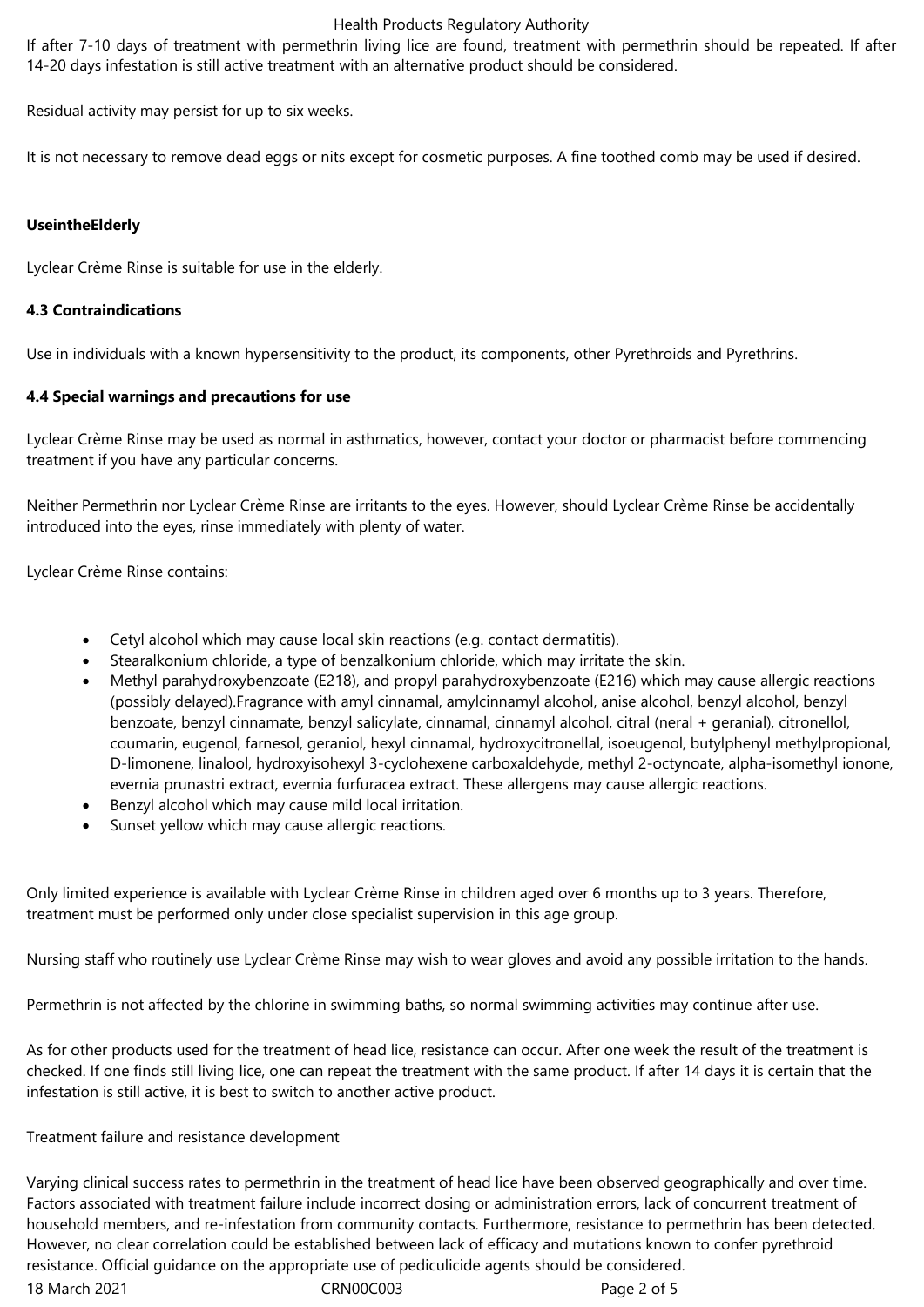In the case of hypersensitivity to chrysanthemums or other compositae, treatment should only be given if strictly indicated. In such cases treatment should be switched to a chemically different agent.

## **4.5 Interaction with other medicinal products and other forms of interactions**

There are no known interactions with permethrin.

## **4.6 Fertility, pregnancy and lactation**

#### **Pregnancy**

For precautionary reasons, the use of Lyclear Crème Rinse during pregnancy should be avoided unless physically acting treatment alternatives were ineffective and/or treatment with permethrin is required due to the woman's clinical condition.

Reproduction studies have been performed in mice, rats and rabbits (200-400 mg/kg/day orally) and have revealed no evidence of impaired fertility or harm to the foetus due to permethrin. There are however, only very limited data on the use of permethrin in pregnant women.

Because animal reproduction studies are not always predictive of the human response, treatment should be considered during pregnancy only if clearly needed.

## Breastfeeding

Studies following oral administration of permethrin in cattle have indicated that very low concentrations of permethrin are excreted in milk. However, it is not known whether permethrin is excreted in human milk. Whilst it is unlikely that the concentrations of permethrin in the milk will present any risk to the infant, consideration should be given to withholding treatment during nursing or temporarily discontinuing nursing.

#### **4.7 Effects on ability to drive and use machines**

None known.

## **4.8 Undesirable effects**

## *General Summary of the Most Important Side Effects*

Lyclear Crème Rinse is generally well tolerated with a low potential for inducing skin reactions. In a few individuals erythema, rash, pruritus and/or irritation of the scalp has been reported following application of the Crème Rinse, but as an infection with head lice is often associated with such scalp irritation, it is difficult in most instances to determine the underlying cause.

If severe or prolonged signs and symptoms of scalp irritation, skin discomfort, or other undesirable effects occur in association with the use of Lyclear Crème Rinse it should be brought to the attention of a doctor or pharmacist.

Very rarely cases of alopecia have been reported

Direct contacts should be checked for signs of head lice infection and treated if necessary.

## Frequency not known: Paraesthesia **Reporting of suspected adverse reactions**

Reporting suspected adverse reactions after authorisation of the medicinal product is important. It allows continued monitoring of the benefit/risk balance of the medicinal product. Healthcare professionals are asked to report any suspected adverse reactions via HPRA Pharmacovigilance Earlsfort Terrace, IRL - Dublin 2; Tel: +353 1 6764971; Fax: +353 1 6762517. Website: www.hpra.ie; E-mail: medsafety@hpra.ie.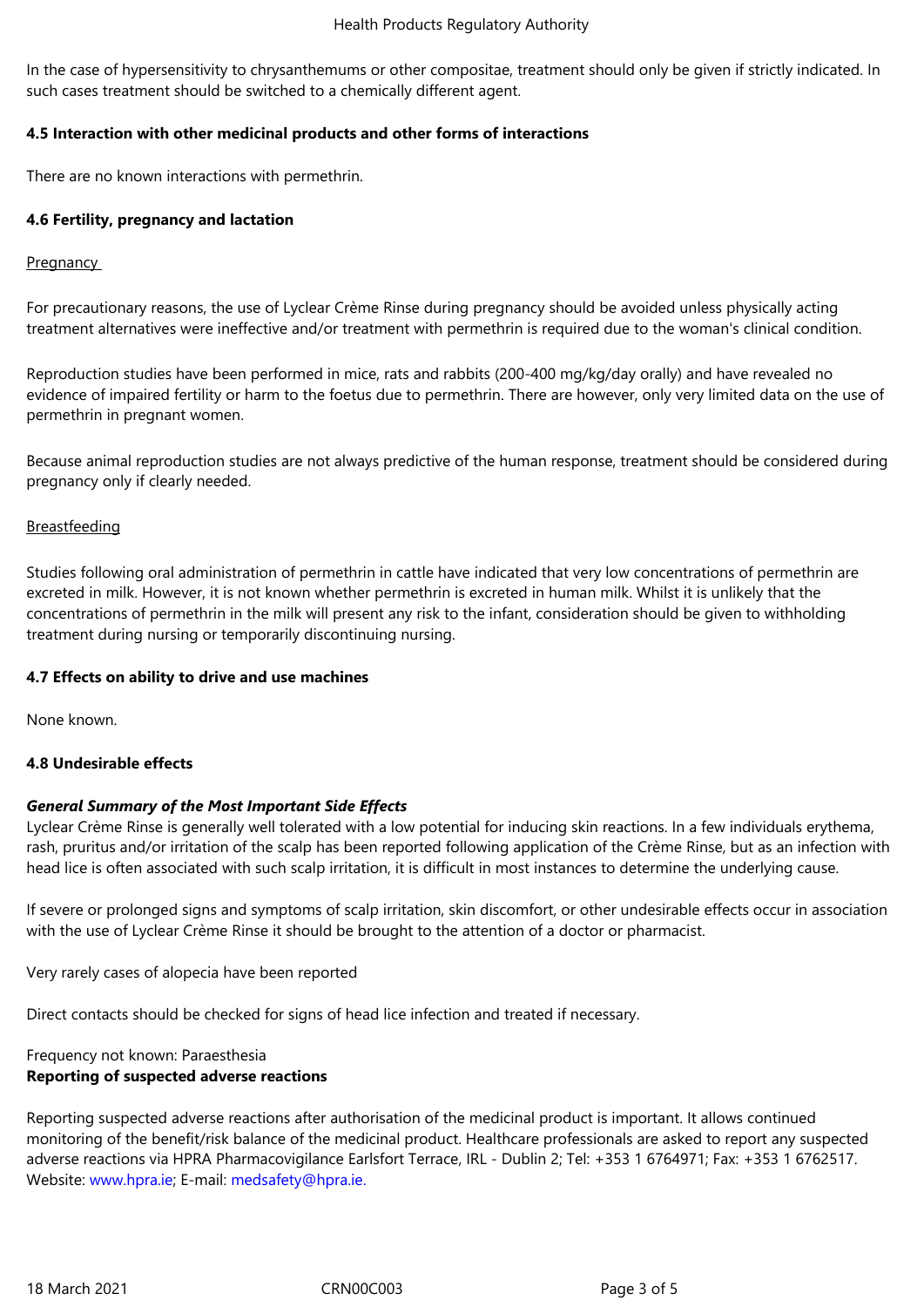#### **Signs and Symptoms**

Symptoms of overdose may occur in case of accidental or voluntary oral ingestion, and in rare cases of skin absorption due to excessive local application. Some symptoms that have been reported are nausea, vomiting, dizziness and convulsions.

Theoretically if swallowed by a small child, alcoholic intoxication may occur due to the isopropanol content of Lyclear Crème Rinse.

#### **Treatment**

Symptomatic treatment is indicated should hypersensitivity type reactions occur.

In the event of accidental ingestion of the contents of a bottle by a child, a doctor should be consulted immediately. Gastric lavage should be considered within two hours of ingestion and management should relate to treatment of alcoholic intoxication.

#### **5 PHARMACOLOGICAL PROPERTIES**

#### **5.1 Pharmacodynamic properties**

The active ingredient, permethrin, belongs to a group of medicines called pyrethroids which are anti-parasitic agents. Permethrin is rapidly absorbed across the insect cuticle. The principle physiological lesion is the induction of electrochemical abnormalities across the membranes of excitable cells, leading to sensory hyperexcitability, incordination and prostration. When presented in an aqueous base the ovicidal activity of permethrin is increased by the addition of an alcohol.

#### **5.2 Pharmacokinetic properties**

Absorption of permethrin across the skin is negligible. Permethrin is also very rapidly metabolised.

#### **5.3 Preclinical safety data**

None.

#### **6 PHARMACEUTICAL PARTICULARS**

#### **6.1 List of excipients**

Isopropyl alcohol Stearalkonium chloride Cetyl alcohol Ceteth-10 (polyoxyl 10 cetyl ether) Hyetellose Hydrolysed animal protein Methyl parahydroxybenzoate (E218) Balsam fir Canada Fragrance 06.070B (including amyl cinnamal, amylcinnamyl alcohol, anise alcohol, benzyl alcohol, benzyl benzoate, benzyl cinnamate, benzyl salicylate, cinnamal, cinnamyl alcohol, citral (neral + geranial), citronellol, coumarin, eugenol, farnesol, geraniol, hexyl cinnamal, hydroxycitronellal, isoeugenol, butylphenyl methylpropional, D-limonene, linalool, hydroxyisohexyl 3-cyclohexene carboxaldehyde, methyl 2-octynoate, alpha-isomethyl ionone, evernia prunastri extract, evernia furfuracea extract) Propyl parahydroxybenzoate (E216) Propylene glycol Sunset yellow (E110) Anhydrous citric acid Purified water

#### **6.2 Incompatibilities**

Not applicable.

#### **6.3 Shelf life**

18 March 2021 CRN00C003 Page 4 of 5 2 years.